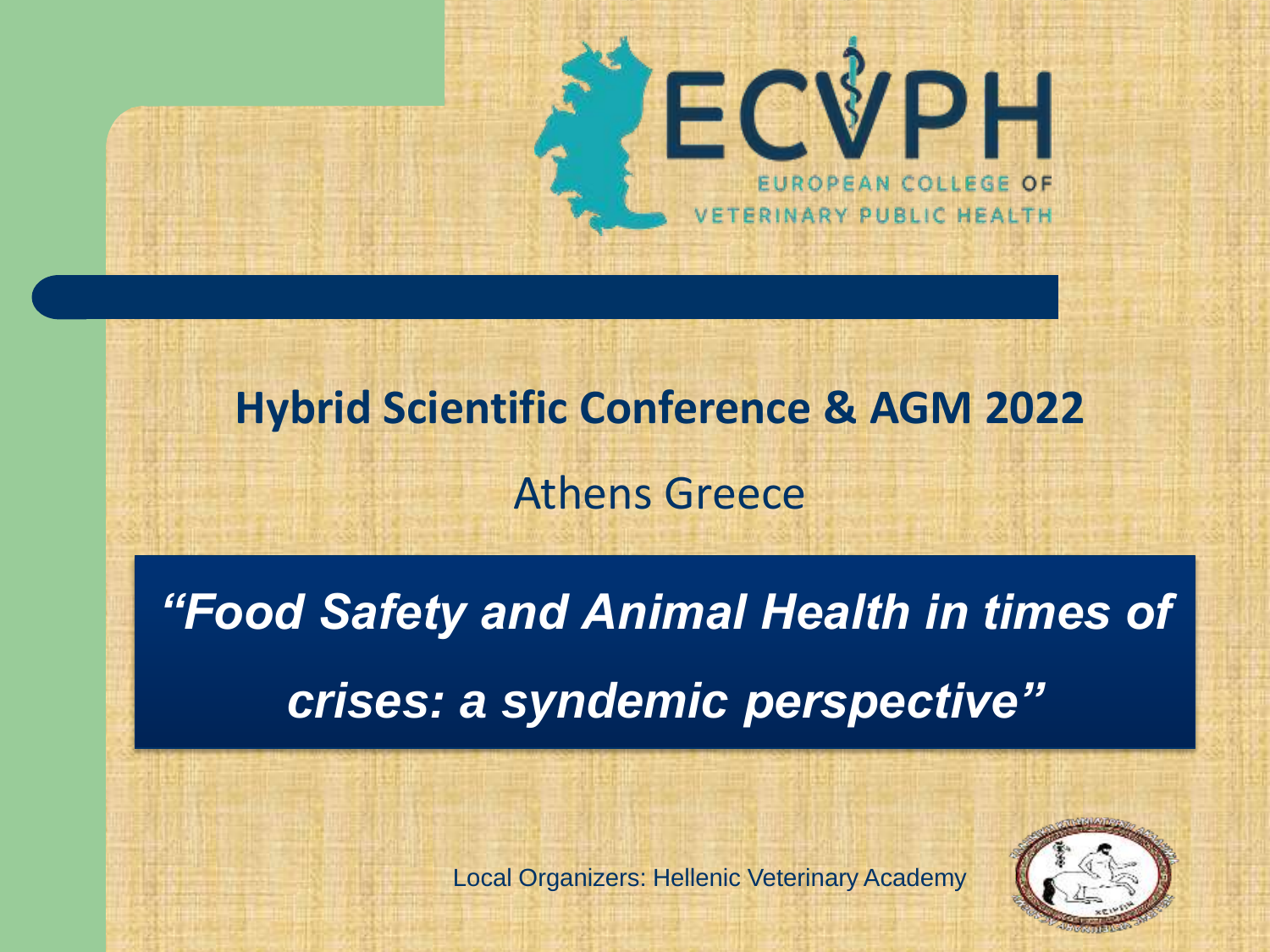## *The Venue*





- **The meeting is planed to take place at the facilities of the Hellenic Pasteur Institute**
- **It is conveniently located not far from the city center close to metro station and other public transportation means**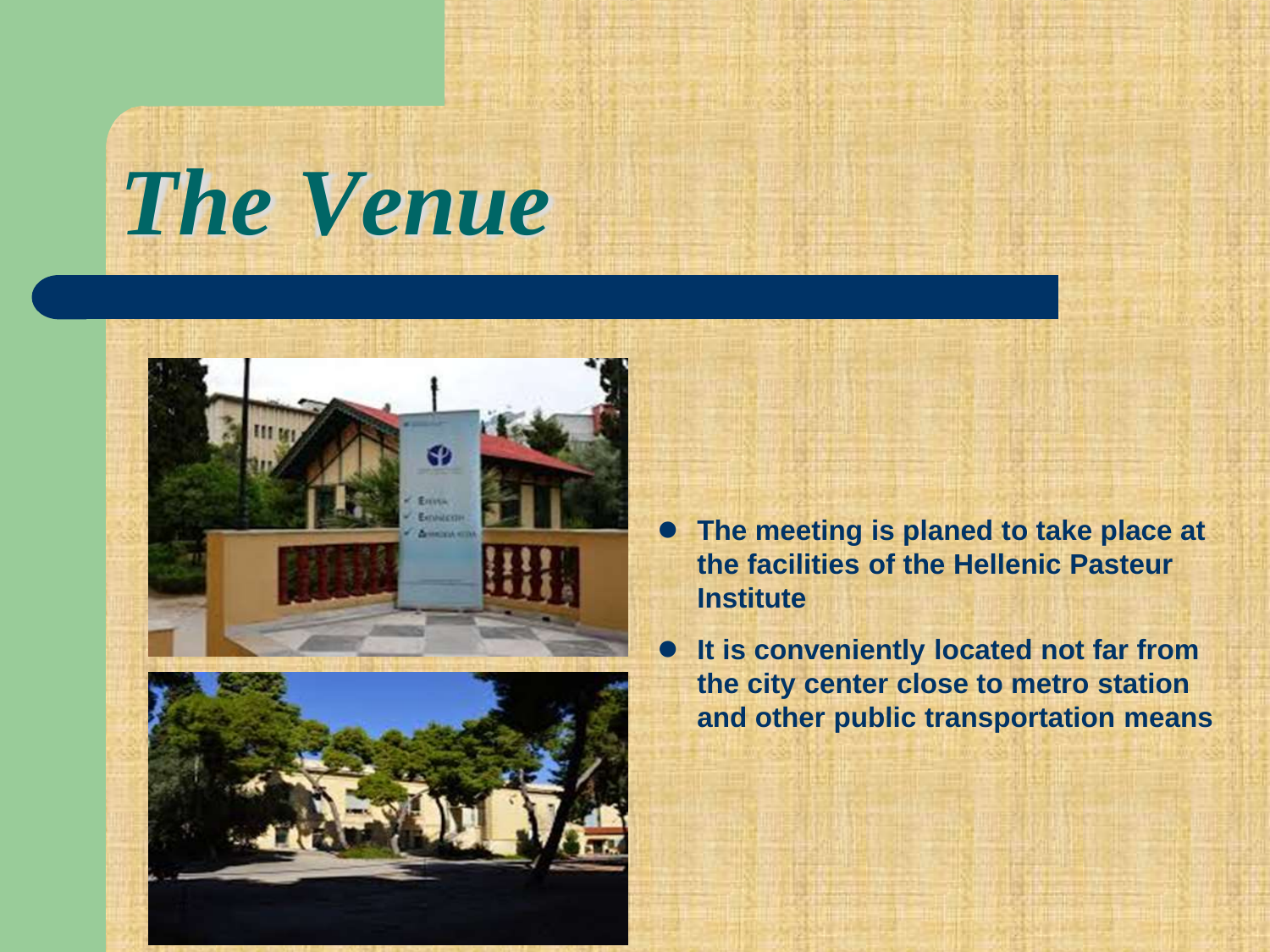# *The Venue*



**The area where the venue is located is easily approached from the airport by metro (Ampelokipi station), bus or taxi**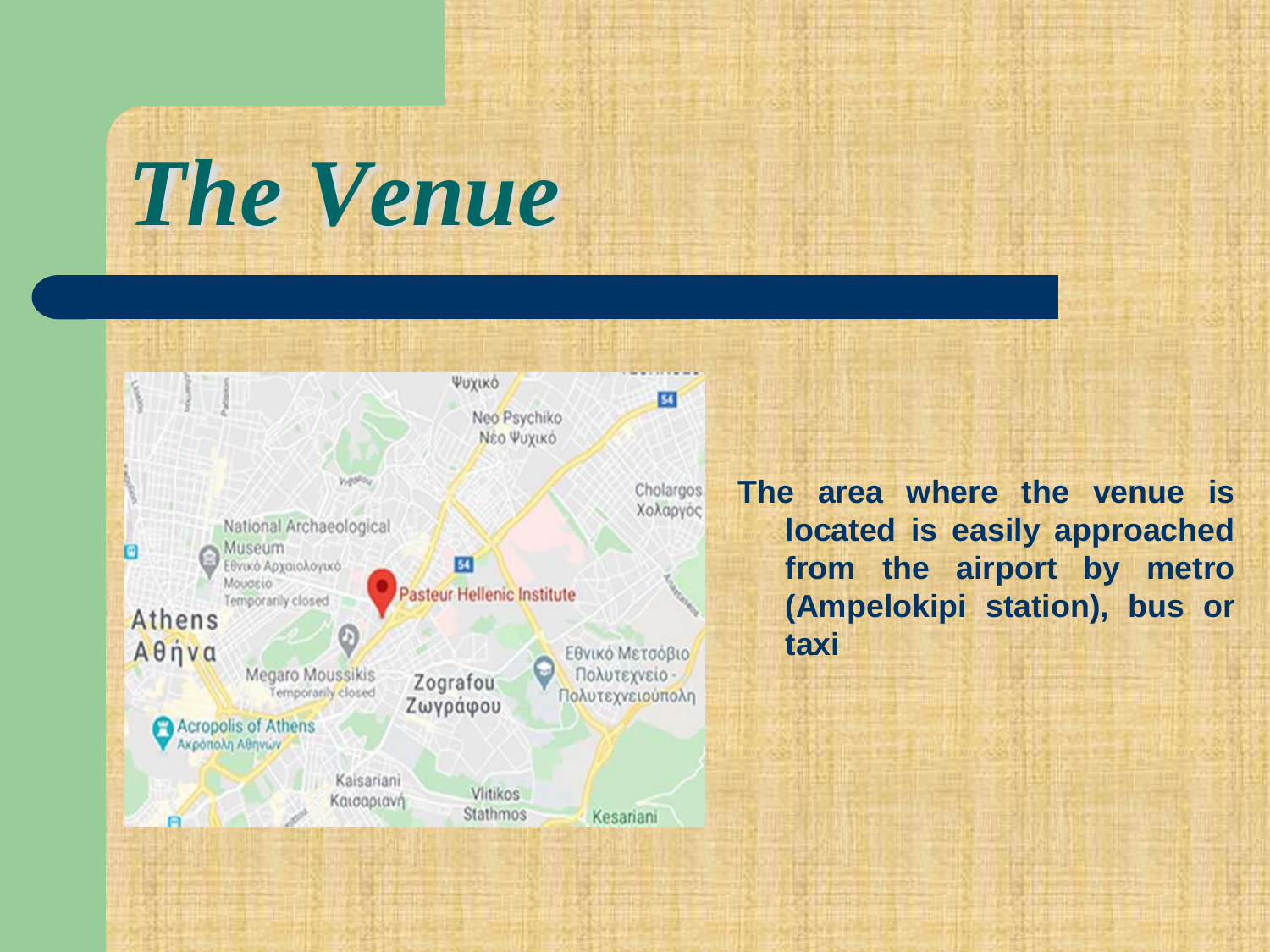



The Auditorium of the Hellenic Pasteur Institute can accommodate an audience of 200 people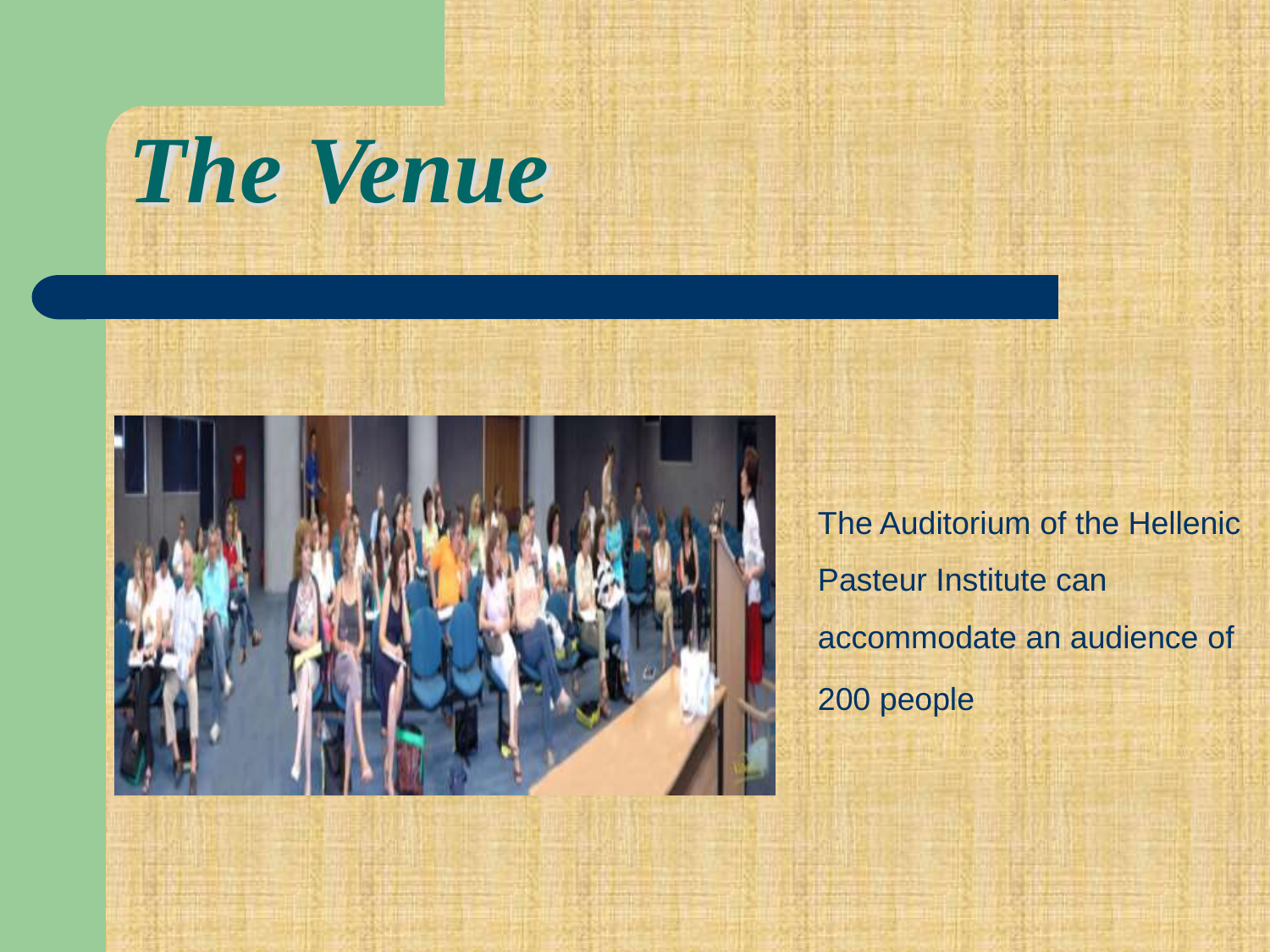

#### **Wednesday 28.09.2022**

● 19.00 – 22.00 Reception Lunch

*Networking and socializing*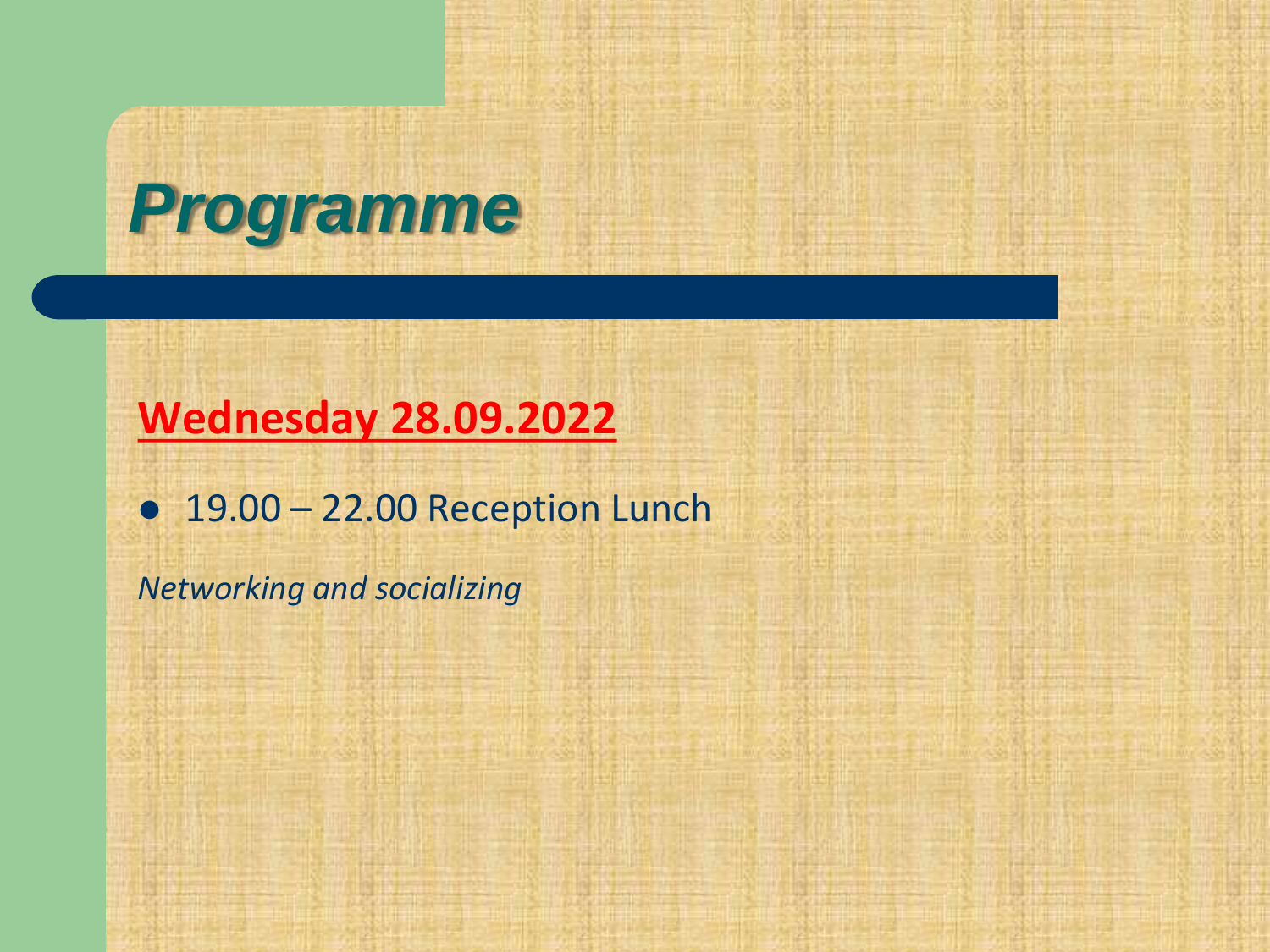

#### **Thursday 29.09.2022**

- **09:00-09:30 SESSION 1** *Welcome and opening addresses*
- **09.30-11.00 SESSION 2** *The role of VPH in Crises: Preparedness and Response*

*Keynote Lecture 1*

*Keynote Lecture 2*

- **11.00 – 11.30 Coffee break 1 and Poster viewing**
- **11.30 – 13.00 SESSION 3** *Food Safety and Security in Times of Crises Keynote Lecture 3*

*Keynote Lecture 4*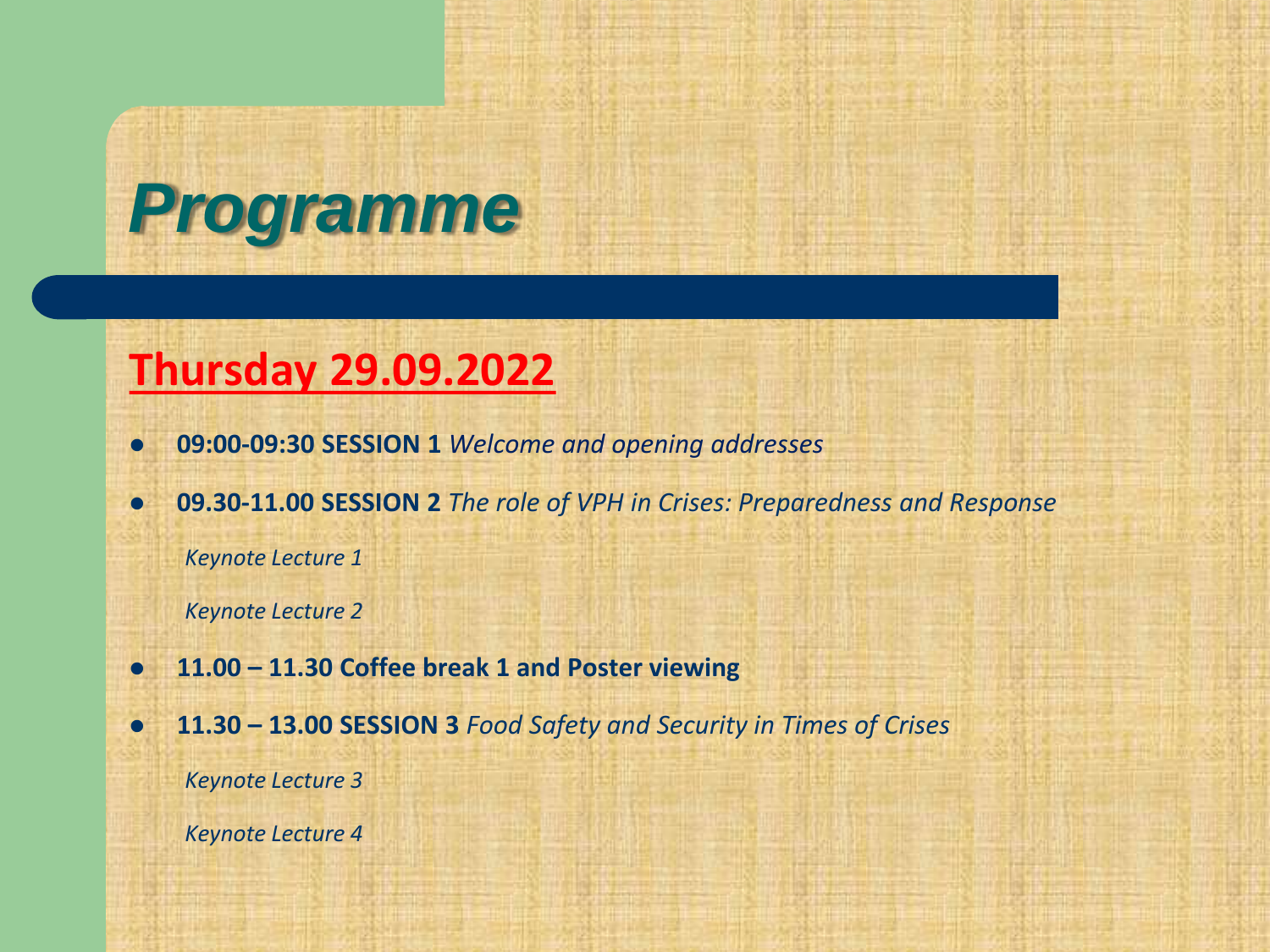

#### **Thursday 29.09.2022**

- **13.00 -14.00 Light Lunch 1**
- **14.00-15.00 SESSION 4** *Oral Presentations*
- **15.00-15.30 Coffee break 2 and Poster viewing**
- **15.30 – 17.00 AGM**
- **17.00 - 18.00** *Residents Meeting*
- **20.00-00.00 Gala Dinner**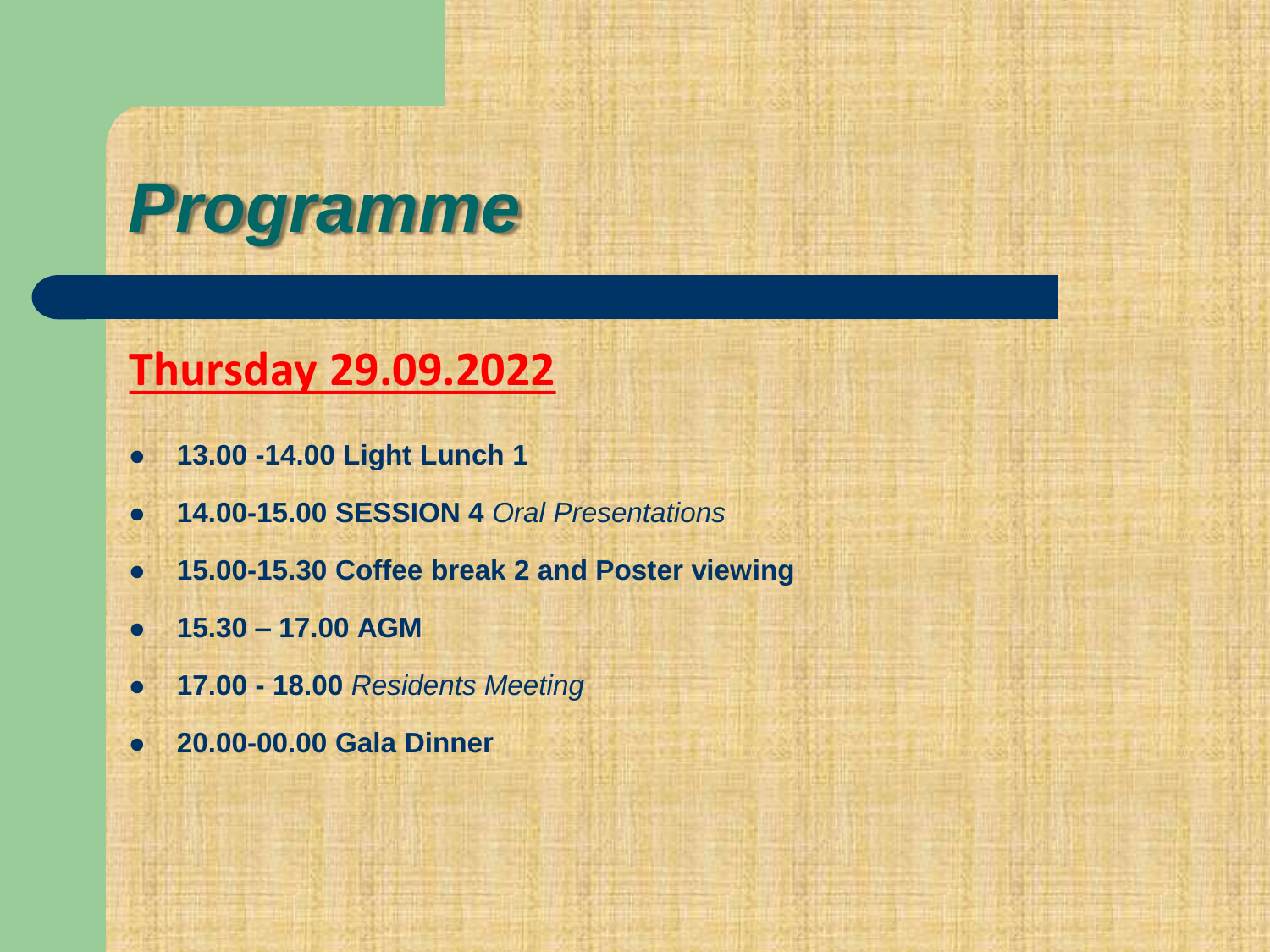### *Programme*

#### **Friday 30.09.2022**

- **09.00 – 10.30 SESSION 5** *Animal Disease Outbreaks* Keynote Lecture 5 Keynote Lecture 6 **10.30 – 11.00 Coffee break 3**
- **11.00 – 13.00 SESSION 6** *Workshops* WORKSHOPS
- **12.30 -13.30 Closing Session**  Feedback from Workshops Poster prize
- **13.15 – 14.00 Light Lunch 2**